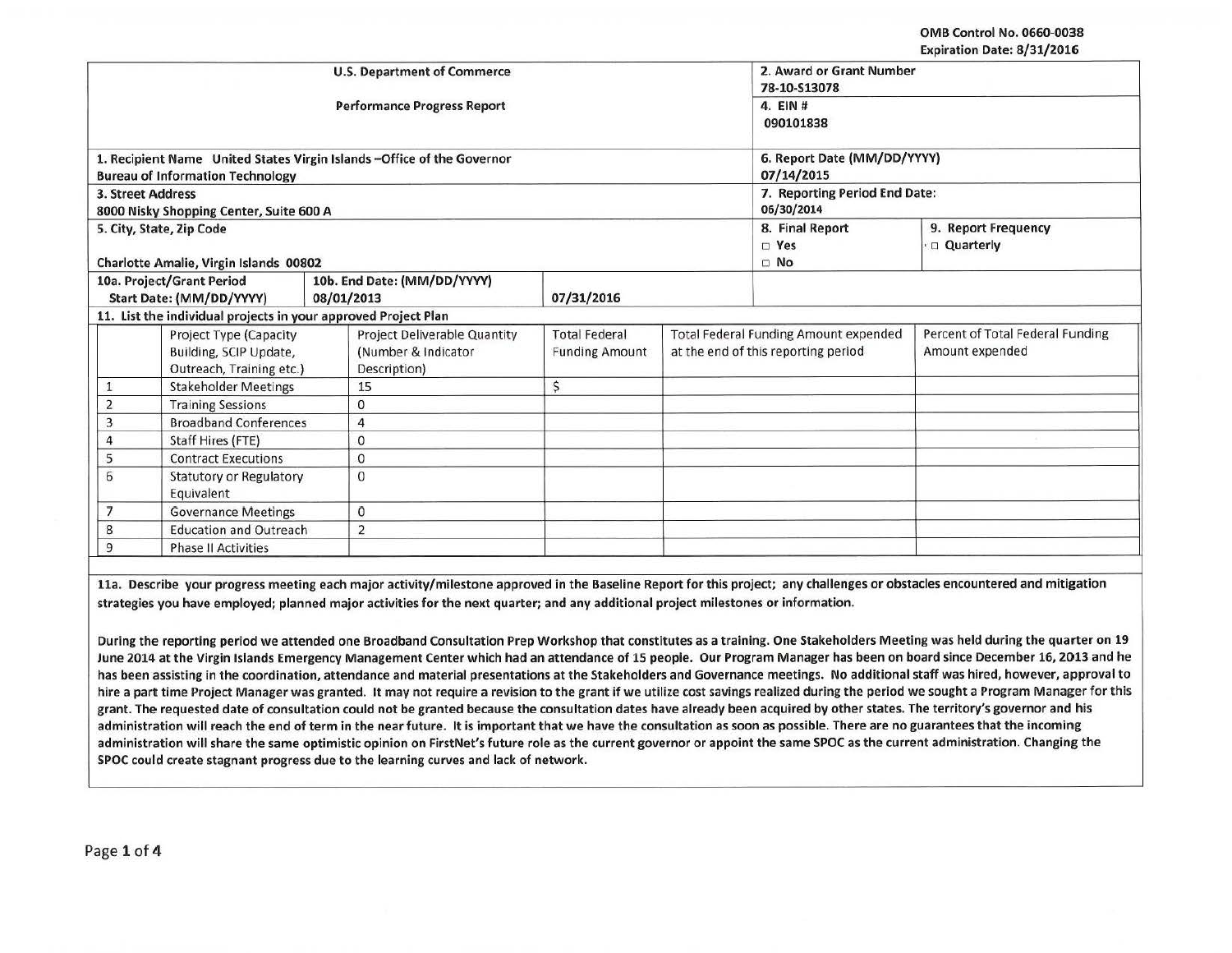llb. If the project team anticipates requesting any changes to the approved Baseline Report in the next quarter, describe those below. Note that any substantive changes to the Baseline Report must be approved by the Department of Commerce before implementation.

A review of the baseline indicates we held the planned number of outreach meetings, had an 80% attendance during our stakeholder's meetings and did not hired any new personnel or contractors as yet. No flyers were distributed, however, FirstNet information received were shared with the attendees at the Stakeholders and Outreach meetings

lld. Describe any success stories or best practices you have identified. Please be as specific as possible.

A brochure was developed using "FirstNet VI" as a logo. This was created to be approved by TWIGB for local first responders. A creation of a website and a Facebook page is in progress and 75% complete. Initial Consultation check list is complete and will be submitted by August 1, 2014. A Charter for FirstNet in the Territory is created. A successful Broadband Consultation Workshop was attended and gave great insight.

12. Personnel

12a. If the project is not fully staffed, describe how any lack of staffing may impact the project's time line and when the project will be fully staffed.

This grant was solicited with the intention that a single person, a Program Manager, would have the responsibility of providing oversight for the SLIGP grant. He would ensure that all activities are completed on time and within budget. The Program Manager is responsible for carrying out grant activities and reporting to the point of contact (POC). He would also work to expand the State's governance structure. The Program Manager has to provide a Master plan to incorporate the NPSWBN technological requirements into our existing radio and broadband network infrastructure. In addition, he has the responsibility of researching Long Term Evolution (LTE) technologies, educating, coordinating of SLIPG activity, managing the SLIGP Budget, documenting all SLIGP activities, preparing the USVI team for the FirstNet consultations and assuring compliance with SLIGP requirements. We have determined that a part-time Program Manager would be needed to assist with this project due to the magnitude of the activities that would be needed during this planning process. Thus approval was requested of the Program Office and it was granted to hire an assistant to work on this project.

12b. Staffing Table

| <b>Job Title</b><br>FTE <sub>%</sub> |                                                                                                                                       |                          |                                                              |                               |               | Change      |                                                |                                                 |                        |
|--------------------------------------|---------------------------------------------------------------------------------------------------------------------------------------|--------------------------|--------------------------------------------------------------|-------------------------------|---------------|-------------|------------------------------------------------|-------------------------------------------------|------------------------|
| Program Manager                      | 100%                                                                                                                                  |                          | Program Management of SLIGP Grant as delineated above in 12a | No Change                     |               |             |                                                |                                                 |                        |
|                                      |                                                                                                                                       |                          |                                                              | Add Row                       | Remove Row    |             |                                                |                                                 |                        |
|                                      | 13. Subcontracts (Vendors and/or Subrecipients)                                                                                       |                          |                                                              |                               |               |             |                                                |                                                 |                        |
|                                      | 13a. Subcontracts Table – Include all subcontractors. The totals from this table must equal the "Subcontracts Total" in Question 14f. |                          |                                                              |                               |               |             |                                                |                                                 |                        |
| Name                                 | <b>Subcontract Purpose</b>                                                                                                            | Type<br>(Vendor/Subrec.) | RFP/RFQ<br>Issued<br>(Y/N)                                   | Contract<br>Executed<br>(Y/N) | Start<br>Date | End<br>Date | <b>Total Federal</b><br><b>Funds Allocated</b> | <b>Total Matching</b><br><b>Funds Allocated</b> | Project and % Assigned |

Page 2 of 4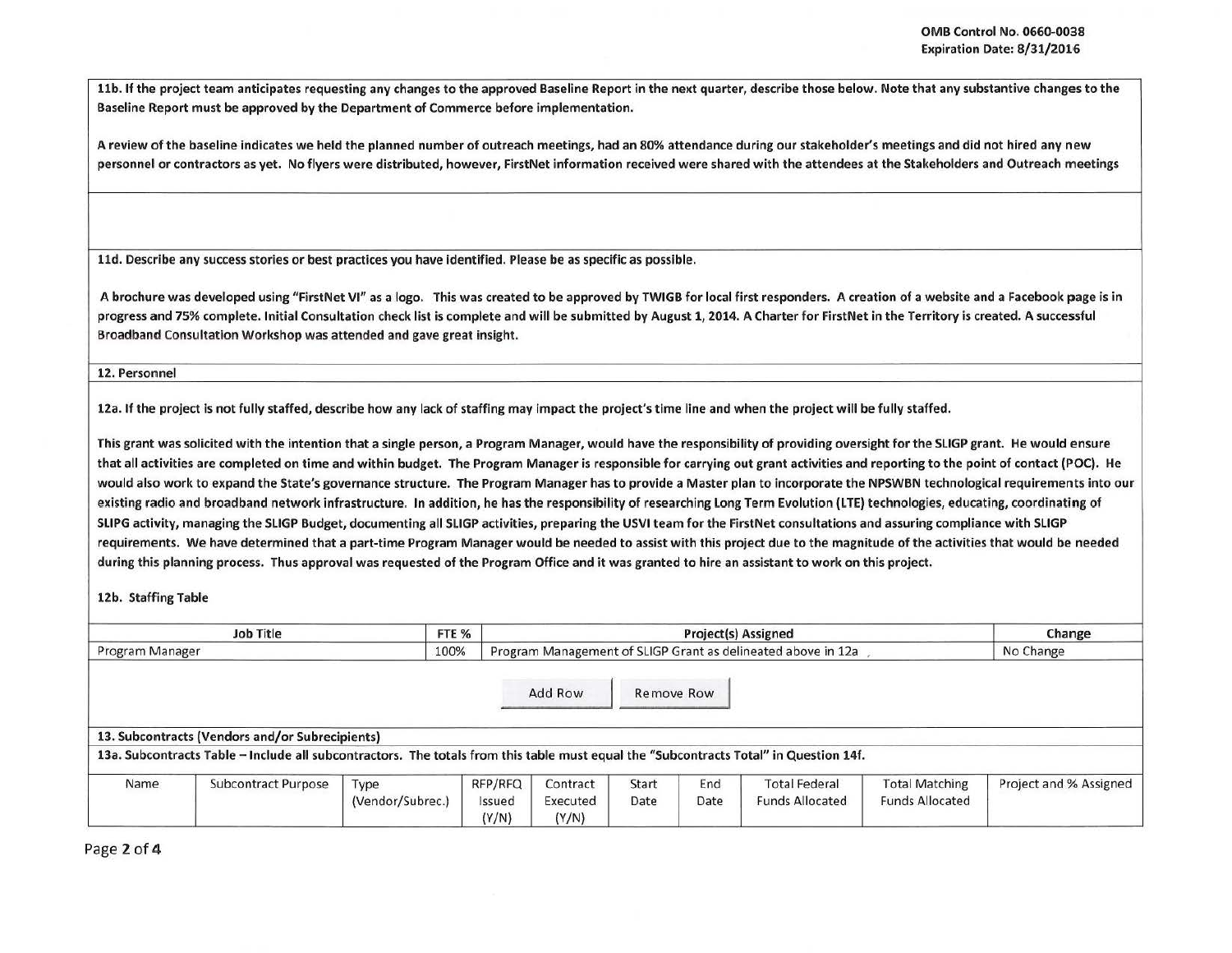| TBD                                              | <b>Website Development</b><br>and maintenance                                                                                  | Vendor                                            | N                        | N                          | <b>TBD</b>               | <b>TBD</b>                                    | \$49,920                                          | \$0 | N/A                                                                                                                                                                                     |  |  |
|--------------------------------------------------|--------------------------------------------------------------------------------------------------------------------------------|---------------------------------------------------|--------------------------|----------------------------|--------------------------|-----------------------------------------------|---------------------------------------------------|-----|-----------------------------------------------------------------------------------------------------------------------------------------------------------------------------------------|--|--|
| TBD                                              | Cost for wireless<br>technologies<br>consultants                                                                               | Vendor                                            | $\mathsf{N}$             | N                          | <b>TBD</b>               | <b>TBD</b>                                    | \$82,800                                          | \$0 | N/A                                                                                                                                                                                     |  |  |
|                                                  |                                                                                                                                |                                                   |                          | Add Row                    | <b>Remove Row</b>        |                                               |                                                   |     |                                                                                                                                                                                         |  |  |
|                                                  | 13b. Describe any challenges encountered with vendors and/or subrecipients.                                                    |                                                   |                          |                            |                          |                                               |                                                   |     |                                                                                                                                                                                         |  |  |
|                                                  | The Bureau of Information Technology is not ready to begin this process. This task will be spearheaded by the Program Manager. |                                                   |                          |                            |                          |                                               |                                                   |     |                                                                                                                                                                                         |  |  |
| 14. Budget Worksheet                             |                                                                                                                                |                                                   |                          |                            |                          |                                               |                                                   |     |                                                                                                                                                                                         |  |  |
|                                                  | Columns 2, 3 and 4 must match your current project budget for the entire award, which is the SF-424A on file.                  |                                                   |                          |                            |                          |                                               |                                                   |     |                                                                                                                                                                                         |  |  |
|                                                  | Only list matching funds that the Department of Commerce has already approved.                                                 |                                                   |                          |                            |                          |                                               |                                                   |     |                                                                                                                                                                                         |  |  |
| Project Budget Element (1)                       | <b>Federal Funds</b><br>Awarded (2)                                                                                            | Funds (3)                                         | <b>Approved Matching</b> | <b>Total Budget</b><br>(4) |                          | <b>Federal Funds</b><br>Expended (5)          | <b>Approved Matching Funds</b><br>Expended (6)    |     | <b>Total Funds Expended (7)</b>                                                                                                                                                         |  |  |
| a. Personnel Salaries                            | \$195,000                                                                                                                      |                                                   | \$0                      | \$195,000                  |                          | \$32,500                                      | \$0                                               |     | \$32,500                                                                                                                                                                                |  |  |
| b. Personnel Fringe Benefits                     | \$74,283                                                                                                                       |                                                   | \$0                      | \$74,283                   |                          | \$9,311                                       | \$0                                               |     | \$9,311                                                                                                                                                                                 |  |  |
| c. Travel                                        | 87,458                                                                                                                         |                                                   | \$0                      | \$87,458                   |                          | \$32,530                                      | \$0                                               |     | \$32,530                                                                                                                                                                                |  |  |
| d. Equipment                                     | 50                                                                                                                             |                                                   | \$0                      | \$0                        |                          | \$0                                           | \$0                                               |     | \$0                                                                                                                                                                                     |  |  |
| e. Materials/Supplies                            | \$7,367                                                                                                                        |                                                   | \$0                      | \$7,367                    |                          | \$0                                           | \$0                                               |     | \$0                                                                                                                                                                                     |  |  |
| f. Subcontracts Total                            | \$136,170                                                                                                                      |                                                   | \$0                      | \$136,170                  |                          | \$0                                           | \$0                                               |     | \$0                                                                                                                                                                                     |  |  |
| g. Other                                         | \$15,350                                                                                                                       |                                                   | \$0                      | \$15,350                   |                          | \$0                                           | \$0                                               |     | \$0                                                                                                                                                                                     |  |  |
| h. Total Costs                                   | \$515,628                                                                                                                      |                                                   | \$0                      | \$515,628                  |                          | \$74,341                                      | \$0                                               |     | \$74,341                                                                                                                                                                                |  |  |
| i. % of Total                                    | 100%                                                                                                                           |                                                   | \$0                      | 100%                       |                          | 100%                                          | 0%                                                |     | 100%                                                                                                                                                                                    |  |  |
| documents.                                       |                                                                                                                                |                                                   |                          |                            |                          |                                               |                                                   |     | 15. Certification: I certify to the best of my knowledge and belief that this report is correct and complete for performance of activities for the purpose(s) set forth in the award    |  |  |
|                                                  | 16a. Typed or printed name and title of Authorized Certifying Official                                                         |                                                   |                          |                            |                          |                                               | 16c. Telephone (area code, number, and extension) |     |                                                                                                                                                                                         |  |  |
| Reuben D. Molloy, MBA                            |                                                                                                                                | 340-713-0354 Extension 5510<br>16d. Email Address |                          |                            |                          |                                               |                                                   |     |                                                                                                                                                                                         |  |  |
|                                                  | Director/Chief Information Technology Officer                                                                                  |                                                   |                          |                            | reuben.molloy@bit.vi.gov |                                               |                                                   |     |                                                                                                                                                                                         |  |  |
| 16b. Signature of Authorized Certifying Official |                                                                                                                                |                                                   |                          |                            |                          | 16e. Date Report Submitted (month, day, year) |                                                   |     |                                                                                                                                                                                         |  |  |
|                                                  |                                                                                                                                |                                                   |                          |                            |                          |                                               |                                                   |     | According to the Paperwork Reduction Act, as amended, no persons are required to respond to a collection of information unless it displays a currently valid OMB control number. Public |  |  |

9

Page 3 of 4